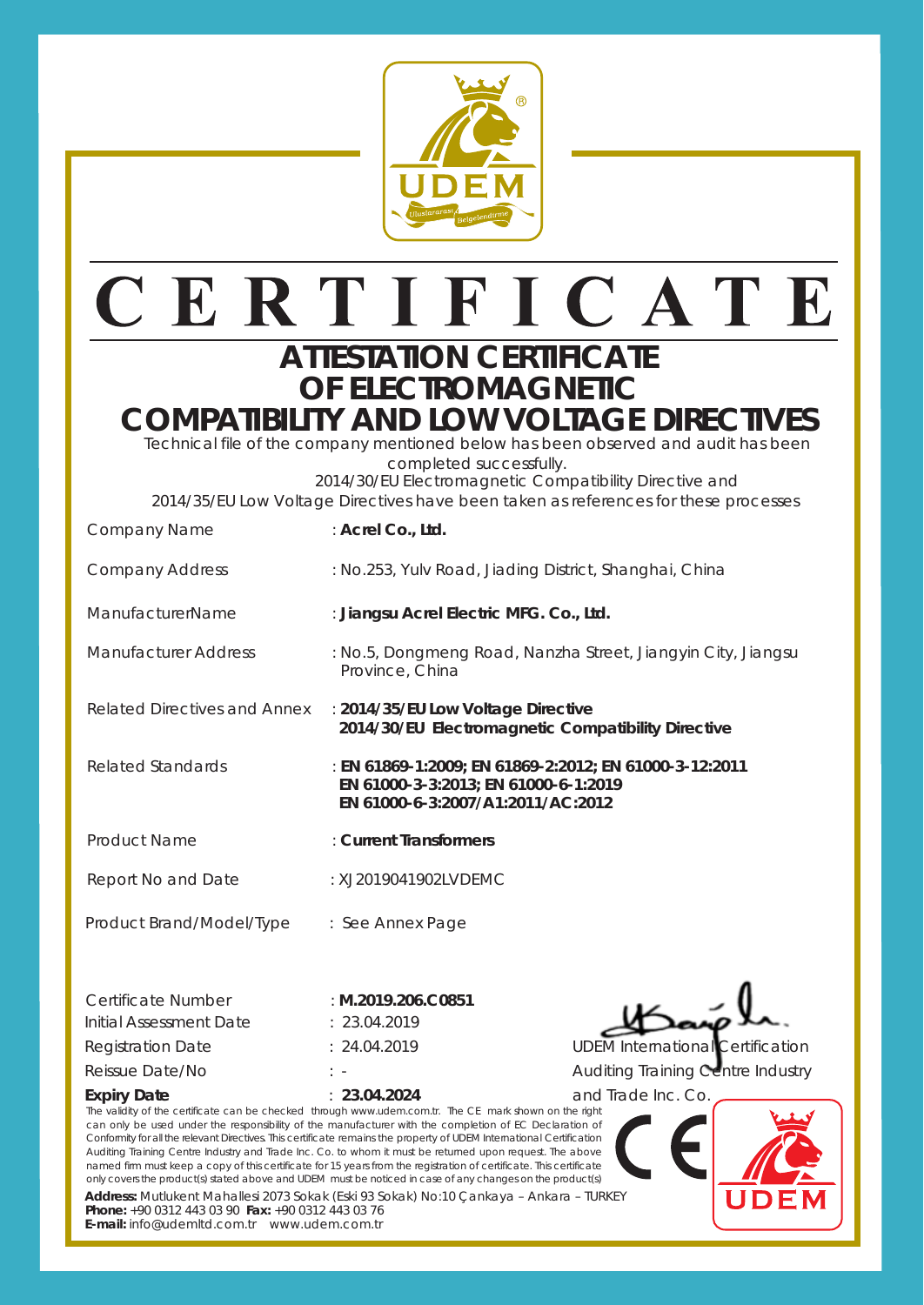

### CERTIFICATE

### **ANNEX of Certificate No: M.2019.206.C0851**

Product Brand/Model/Type : Acrel; AKH-0.66/30I,AKH-0.66/40I,AKH-0.66/60I,AKH-0.66/80I, AKH-0.66/30II,AKH-0.66/40II,AKH-0.66/50II,AKH-0.66/60II, AKH-0.66/80II,AKH-0.66/100II,AKH-0.66/60x50II,AKH-0.66/80x50II, AKH-0.66/100x50II,AKH-0.66/100x80II,AKH-0.66/120x50II, AKH-0.66/130x50II,AKH-0.66/150x50II,AKH-0.66/170x100II, AKH-0.66/180x50II,AKH-0.66/200x50II,AKH-0.66/220x50II, AKH-0.66/260x50II,AKH-0.66/60III,AKH-0.66/80III,AKH-0.66/100III, AKH-0.66/130III,AKH-0.66/M8,AKH-0.66/shuang M8,AKH-0.66/Z-10, AKH-0.66/Z-15,AKH-0.66/Z-20,AKH-0.66/Z-35,AKH-0.66/W-7, AKH-0.66/W-8,AKH-0.66/W-12,AKH-0.66/W-20,AKH-0.66/W-9N, AKH-0.66/W-12N,AKH-0.66/W-20N,AKH-0.66/W-30,AKH-0.66/BR, AKH-0.66/P-60III,AKH-0.66/P-80III,AKH-0.66/P-100III,AKH-0.66/P-130III, AKH-0.66/P-60x50II,AKH-0.66/P-80x50II,AKH-0.66/P-100x50II, AKH-0.66/P-170x100II,AKH-0.66/P-180x50II,AKH-0.66/P-220x50II, AKH-0.66/P-shuang M8,AKH-0.66/P-40I,AKH-0.66/P-60I,AKH-0.66/P-40II, AKH-0.66/P-50II,AKH-0.66/P-60II,AKH-0.66/P-80II,AKH-0.66/S-30I, AKH-0.66/S-40I,AKH-0.66/S-50II,AKH-0.66/S-60II,AKH-0.66/S-80II, AKH-0.66/S-100II,AKH-0.66/S-120II,AKH-0.66/S-200II,AKH-0.66/SM-50I, AKH-0.66/SM-60II,AKH-0.66/SM-80II,AKH-0.66/SM-100II,AKH-0.66/SM-200II, AKH-0.66/L-35,AKH-0.66/L-70,AKH-0.66/L-105,AKH-0.66/L-45,AKH-0.66/L-80, AKH-0.66/L-100,AKH-0.66/L-150,AKH-0.66/L-200,AKH-0.66/L-80x50II, AKH-0.66/L-100x50II,AKH-0.66/L-130x50II,AKH-0.66/L-150x130II, AKH-0.66/L-180II,AKH-0.66/L-200x50II,AKH-0.66/L-260x100II, AKH-0.66/L-170x30,AKH-0.66/L-210x160,AKH-0.66/L-260x160, AKH-0.66/L-300x50,AKH-0.66/L-350x50,AKH-0.66/L-400x50, AKH-0.66/L-400x160,AKH-0.66/L-650x50,AKH-0.66/L-780x160, AKH-0.66/G-30I,G-30x30I,AKH-0.66/G-40I,AKH-0.66/G-60I,AKH-0.66/G-80I, AKH-0.66/G-40II,AKH-0.66/G-60II,AKH-0.66/G-80II,AKH-0.66/G-80x50II, AKH-0.66/G-100II,AKH-0.66/G-100x50II,AKH-0.66/G-100x80II, AKH-0.66/G-120x50II,AKH-0.66/G-130x50II,AKH-0.66/G-150x50II, AKH-0.66/G-170x100II,AKH-0.66/G-180x50II,AKH-0.66/G-200x50II, AKH-0.66/G-220x50II,AKH-0.66/G-260x50II, AKH-0.66/K-30x20, AKH-0.66/K-60x40,AKH-0.66/K-80x40,AKH-0.66/K-80x50,

UDEM International Certification

Auditing Training Centre Industry and Trade Inc. Co.

The validity of the certificate can be checked through www.udemltd.com.tr. The CE mark shown on the right can only be used under the responsibility of the manufacturer with the completion of EC Declaration of Conformity for all the relevant Directives. This certificate remains the property of UDEM International Certification Auditing Training Centre Industry and Trade Co. Ltd. to whom it must be returned upon request. The above named firm must keep a copy of this certificate for 15 years from the registration of certificate. This certificate only covers the product(s) stated above and UDEM must be noticed in case of any changes on the product(s)

**Address:** Mutlukent Mahallesi 2073 Sokak (Eski 93 Sokak) No:10 Çankaya – Ankara – TURKEY

**E-mail:** info@udemltd.com.tr www.udem.com.tr **Phone:** +90 0312 443 03 90 **Fax:** +90 0312 443 03 76